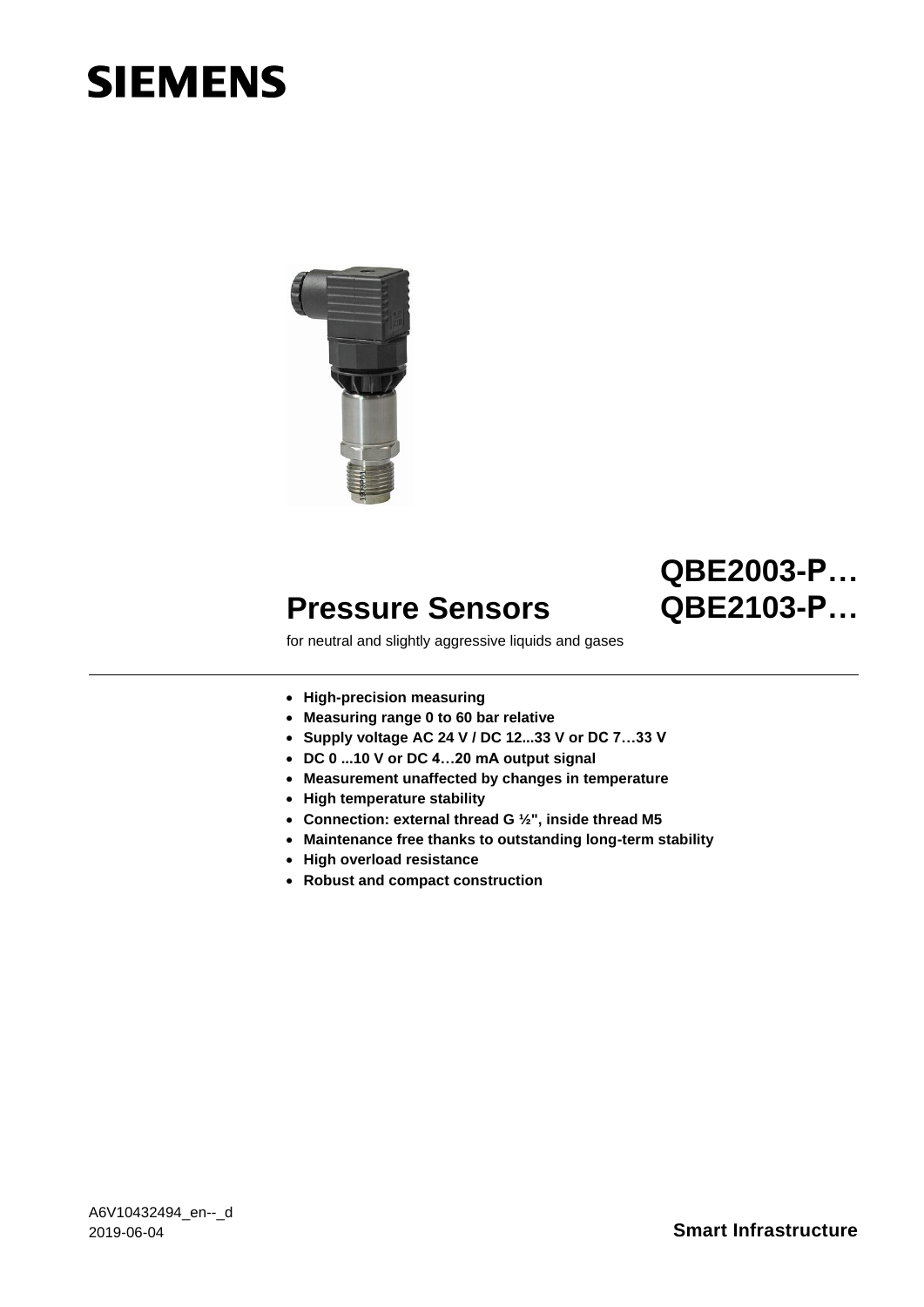The pressure sensors are suitable for the measurement of relative pressure in HVAC plant, particularly in hydraulic and pneumatic systems using liquid or gaseous media (steam applications).

#### **Type summary**

| Type reference | Order number | Pressure range |            | Output signal |
|----------------|--------------|----------------|------------|---------------|
| QBE2003-P1     | S55720-S290  | $01$ bar       | 0100 kPa   | 010V          |
| QBE2003-P1.6   | S55720-S291  | $01.6$ bar     | 0160 kPa   | 010V          |
| QBE2003-P2.5   | S55720-S292  | $02.5$ bar     | 0250 kPa   | 010V          |
| QBE2003-P4     | S55720-S293  | $04$ bar       | 0400 kPa   | 010V          |
| QBE2003-P6     | S55720-S294  | $06$ bar       | 0600 kPa   | 010V          |
| QBE2003-P10*)  | S55720-S295  | $010$ bar      | $01.0$ MPa | 010V          |
| QBE2003-P16*)  | S55720-S296  | $016$ bar      | $01.6$ MPa | 010V          |
| QBE2003-P25*)  | S55720-S297  | $025$ bar      | $02.5$ MPa | 010V          |
| QBE2003-P40    | S55720-S298  | $040$ bar      | $04.0$ MPa | 010V          |
| QBE2003-P60    | S55720-S299  | $060$ bar      | 06.0 MPa   | 010V          |
| QBE2103-P1     | S55720-S300  | $01$ bar       | 0100 kPa   | $420$ mA      |
| QBE2103-P1.6   | S55720-S301  | $01.6$ bar     | 0160 kPa   | $420$ mA      |
| QBE2103-P2.5   | S55720-S302  | $02.5$ bar     | 0250 kPa   | $420$ mA      |
| QBE2103-P4     | S55720-S303  | $04$ bar       | 0400 kPa   | $420$ mA      |
| QBE2103-P6     | S55720-S304  | $06$ bar       | 0600 kPa   | $420$ mA      |
| QBE2103-P10*)  | S55720-S305  | $010$ bar      | $01.0$ MPa | $420$ mA      |
| QBE2103-P16*)  | S55720-S306  | $016$ bar      | $01.6$ MPa | $420$ mA      |
| QBE2103-P25*)  | S55720-S307  | $025$ bar      | $02.5$ MPa | $420$ mA      |
| QBE2103-P40    | S55720-S308  | $040$ bar      | $04.0$ MPa | $420$ mA      |
| QBE2103-P60    | S55720-S309  | $060$ bar      | $06.0$ MPa | $420$ mA      |

\*) These types do not have M5 inside threads.

#### **Ordering and delivery**

When ordering a pressure sensor, please provide quantity, type reference, order number and product name.

| <b>Example</b> | Quantitv | Type ref. (ASN) | Order number (SSN) | <b>Product Name</b> |
|----------------|----------|-----------------|--------------------|---------------------|
|                |          | QBE2003-P1      | S55720-S290        | Pressure            |
|                |          |                 |                    | sensor              |

Any accessories required must be ordered separately.

#### **Accessories**

| <b>Type</b> | Order No.(SSN) | <b>Name</b>                                                                                                                                                | <b>Data Sheet</b> |
|-------------|----------------|------------------------------------------------------------------------------------------------------------------------------------------------------------|-------------------|
| AQB2004**)  | S55720-S318    | Mounting bracket to attach the<br>pressure sensor for remote<br>mounting.                                                                                  | A6V10434028       |
| AQB2001**)  | S55720-S116    | Connection set for remote<br>mounting with 1 m copper<br>capillary line. Pressure<br>connection external thread<br>G $\frac{1}{8}$ " or G $\frac{1}{2}$ ". | A6V10434028       |

\*\*) Cannot be used with types QBE2003-P10, QBE2003-P16, QBE2003-P25, QBE2103-P10,

QBE2103-P16, and QBE2103-P25. These types do not have M5 inside threads.

L,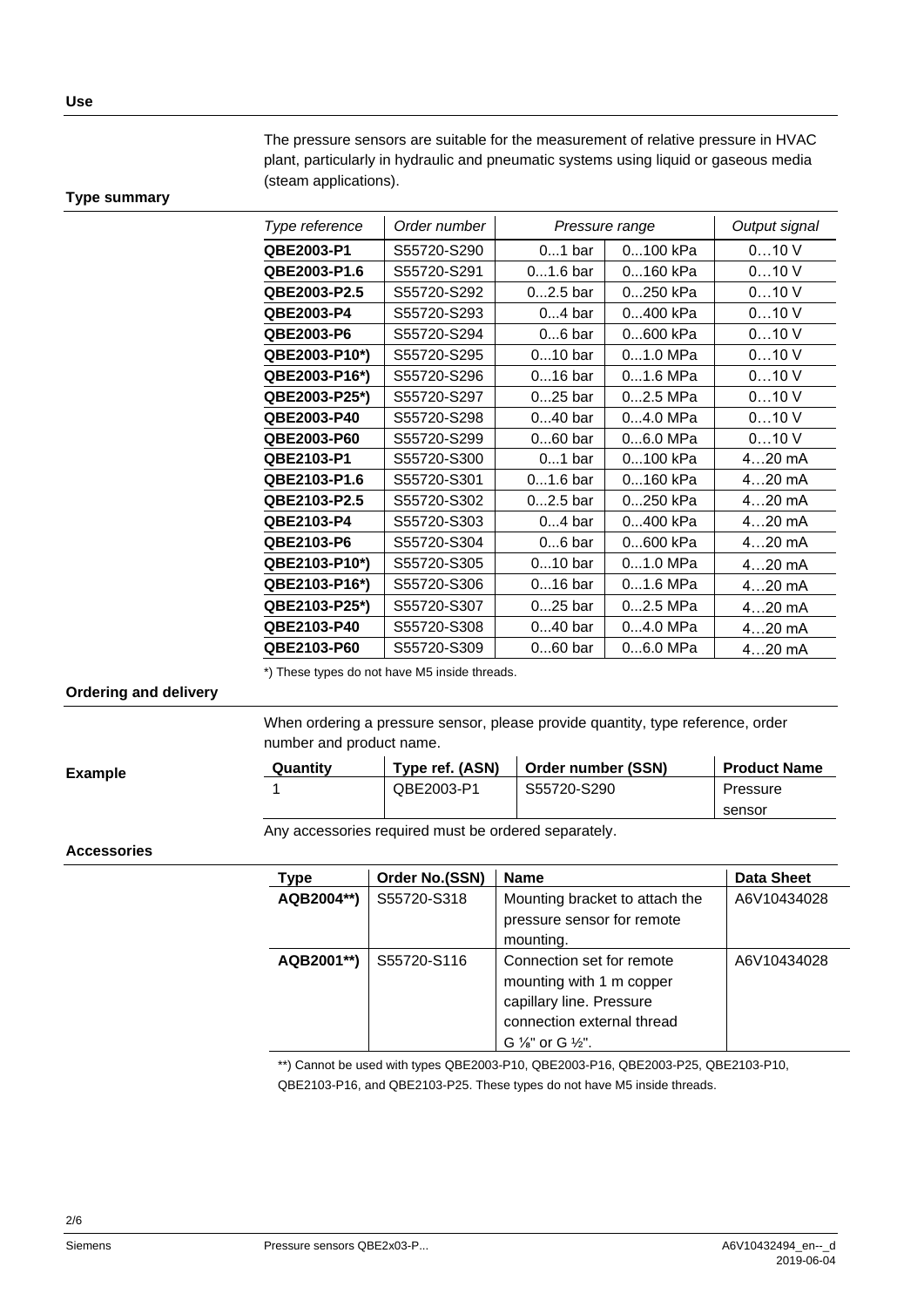|                                               | The pressure sensors operate on the piezo-resistive measuring principle. The ceramic<br>or stainless steel diaphram*) (thick-film hybrid technology) acquires the pressure<br>through direct contact with the medium. The measurement is converted electronically<br>into a linear output signal of DC 010 V or DC 420 mA.<br>*) Applies to QBE2003-P10, QBE2003-P16, QBE2003-P25, QBE2103-P10, QBE2103-P16, and<br>QBE2103-P25                                             |
|-----------------------------------------------|-----------------------------------------------------------------------------------------------------------------------------------------------------------------------------------------------------------------------------------------------------------------------------------------------------------------------------------------------------------------------------------------------------------------------------------------------------------------------------|
| <b>Mechanical design</b>                      |                                                                                                                                                                                                                                                                                                                                                                                                                                                                             |
|                                               | The pressure sensor consists of:<br>Sensor hood with DIN EN 175301-803-A plug-in connection<br>Piezo-resistive measuring element integrated in the stainless steel case<br>Pressure connection external thread G 1/2" and inside thread M5*) for use with<br>accessory AQB2001**)<br>Plug DIN EN 175301-803-A (plugged in)<br>No changes or adjustments are possible.                                                                                                       |
|                                               | *) The following types do not have M5 inside threads:<br>QBE2003-P10, QBE2003-P16, QBE2003-P25, QBE2103-P10, QBE2103-P16, and QBE2103-P25<br>**) Cannot be used on types QBE2003-P10, QBE2003-P16, QBE2003-P25, QBE2103-P10,<br>QBE2103-P16, and QBE2103-P25. A solution on the construction side using the 1/2" threaded<br>connection is possible.                                                                                                                        |
| <b>Mounting notes</b>                         |                                                                                                                                                                                                                                                                                                                                                                                                                                                                             |
|                                               | Mounting Instructions are enclosed with the sensor. For further information about<br>mounting location and mounting position refer to the sensor mounting user's manual at<br>the BT download center: http://siemens.com/bt/download.<br>Appropriate measures must be taken to ensure a leak-proof fitting.<br>To provide for test measurements without leakage of the medium, it is strongly<br>recommended that an appropriate test adapter and shutoff device be fitted. |
| Pressure measurement<br>with liquids          | The tapping point should be at the side, near the bottom of<br>the pipe. Do not measure the pressure from the top of the<br>pipe (where it may be affected by airlocks) or the bottom<br>1909Z03<br>(where it may be affected by dirt).                                                                                                                                                                                                                                     |
|                                               | Always purge the system.                                                                                                                                                                                                                                                                                                                                                                                                                                                    |
| Pressure measurement<br>with condensing gases | The tapping point should be at the top so that no condensate<br>reaches the sensor.<br>1909Z04                                                                                                                                                                                                                                                                                                                                                                              |
| <b>Important note</b>                         | Ensure suitable constructions measures are undertaken to avoid pressure shocks in<br>the plant; pressure shocks may damage the pressure sensor's diaphragm.<br>In the event that pressure shocks are unavoidable, a panel screw (M5) may be able to<br>weaken the effect. Contact in this case your nearest Siemens branch office.                                                                                                                                          |
| <b>Disposal</b>                               |                                                                                                                                                                                                                                                                                                                                                                                                                                                                             |
|                                               | The device is considered electrical and electronic equipment for disposal in terms of the<br>applicable European Directive and may not be disposed of as domestic garbage.<br>Dispose of the device via the channels provided for this purpose.<br>Comply with all local and currently applicable laws and regulations.                                                                                                                                                     |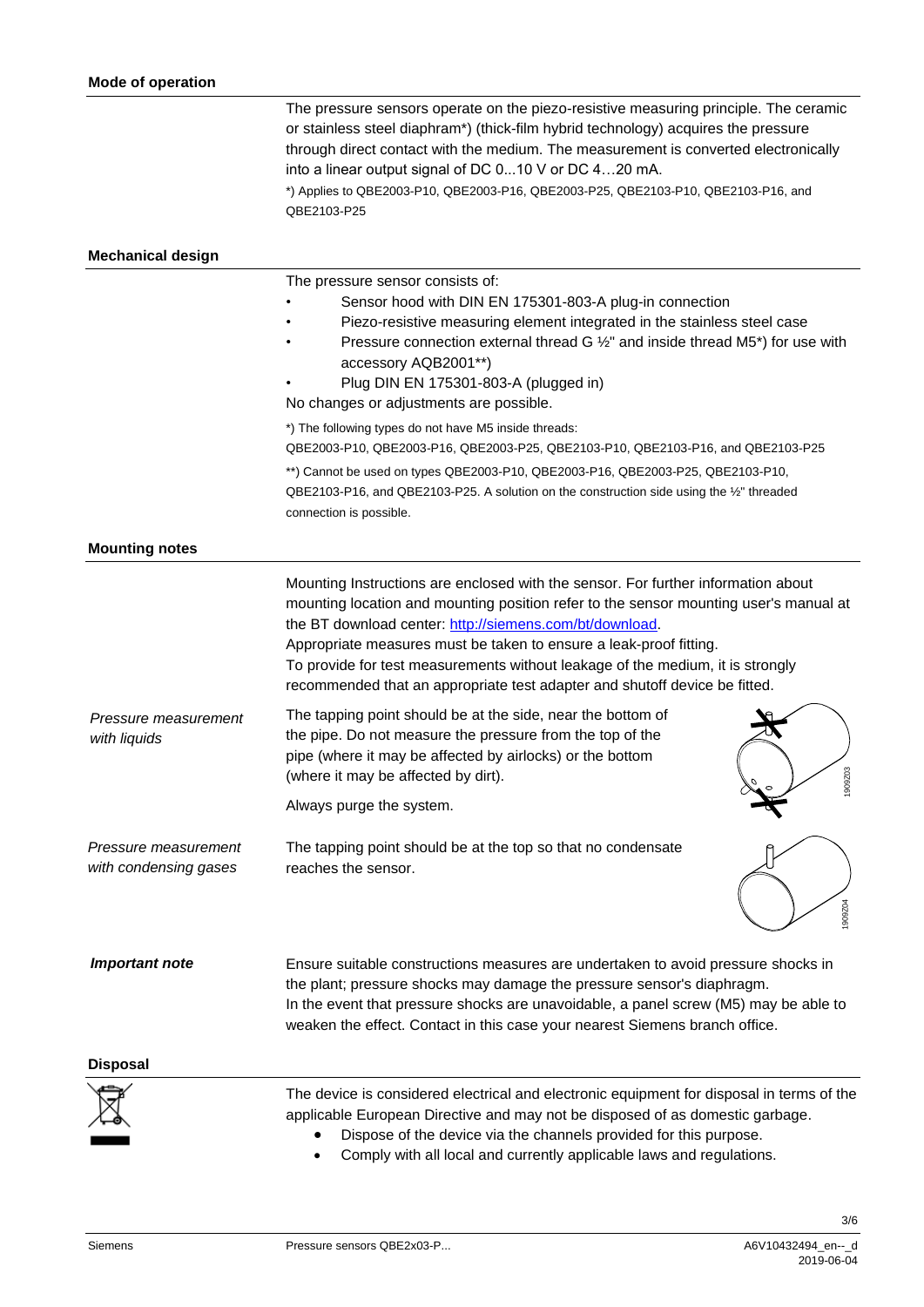| <b>Technical data</b>                   |                                                                                                                                                                                                                                   |                                                                                                                      |  |
|-----------------------------------------|-----------------------------------------------------------------------------------------------------------------------------------------------------------------------------------------------------------------------------------|----------------------------------------------------------------------------------------------------------------------|--|
| Electrical interface                    | Power supply<br>Supply voltage (QBE2003)<br>Current consumption                                                                                                                                                                   | Protection by extra low voltage (SELV, PELV)<br>AC 24 V ±15%, 5060 Hz or DC 1233 V<br><7 mA, < 0.5 VA                |  |
|                                         | Supply voltage (QBE2103)<br>Current consumption                                                                                                                                                                                   | DC 733 V<br>$<$ 23 mA, $<$ 0.7 VA                                                                                    |  |
|                                         | External supply line protection                                                                                                                                                                                                   | Fuse slow max. 10 A<br>or                                                                                            |  |
|                                         |                                                                                                                                                                                                                                   | Circuit breaker max. 13 A<br>Characteristic B, C, D according to EN 60898<br>or                                      |  |
|                                         |                                                                                                                                                                                                                                   | Power source with current limitation of max. 10 A                                                                    |  |
|                                         | Output signal QBE2003                                                                                                                                                                                                             | DC 0  10 V, load > 10 k $\Omega$ , < 100 nF, 3-wire                                                                  |  |
|                                         | Output signal QBE2103                                                                                                                                                                                                             | DC 420 mA, $R_{Load} \leq \frac{Operating \ voltage - 7 \ V}{T}$<br>Ohm<br>0.02A<br>2-wire                           |  |
|                                         | Insulation voltage                                                                                                                                                                                                                | 500V                                                                                                                 |  |
|                                         | Short circuit proof, protected against reverse<br>polarity                                                                                                                                                                        | Any connection                                                                                                       |  |
| <b>Functional data</b>                  | Application range                                                                                                                                                                                                                 | Refer to "Type summary"                                                                                              |  |
| Measuring accuracy<br>$FS = Full scale$ | Characteristic curve 1)<br>Resolution<br>Temperature response<br>Long-term stability (as per IEC EN60770-1)<br><sup>1)</sup> typical; max. 0.5 % FS (including zero point, end value, linearity, hysteresis, and reproducibility) | $±0.3%$ FS<br>0.1 % FS<br><±0.2 % FS/10 °C (-1585 °C)<br><±0.25 % FS                                                 |  |
|                                         | Dynamic response                                                                                                                                                                                                                  | Response time:<br><2 ms, typical 1 ms<br>$< 100$ Hz<br>Load change:                                                  |  |
|                                         | Nominal pressure                                                                                                                                                                                                                  | Relative pressure as in "Type summary"<br>(measurement of difference from ambient pressure)                          |  |
|                                         | Max. admissible pressure/ Rupture pressure                                                                                                                                                                                        | 3 x scale end value of measuring range<br>01 to 04 bar<br>2.5 x scale end value of measuring range<br>06 to 060 bar  |  |
|                                         | Media                                                                                                                                                                                                                             | Neutral and slightly corrosive liquids and gases<br>(suited for use with oil-contacting media)                       |  |
|                                         | Admissible temperature of medium<br>Maintenance                                                                                                                                                                                   | $-15+125$ °C                                                                                                         |  |
|                                         | Mounting position                                                                                                                                                                                                                 | Maintenance-free<br>Optional                                                                                         |  |
| Protection                              | Protection standard                                                                                                                                                                                                               | IP 65 to EN 60529                                                                                                    |  |
|                                         | Protection class                                                                                                                                                                                                                  | III according to EN 60730                                                                                            |  |
| Connections                             | Electric connection                                                                                                                                                                                                               | Plug DIN EN 175301-803-A,<br>Cable diameter 6-8 mm                                                                   |  |
|                                         | Screwed fitting                                                                                                                                                                                                                   | External thread G $\frac{1}{2}$ ", inside thread M5*)                                                                |  |
| <b>Environmental conditions</b>         | Temperature<br>Humidity                                                                                                                                                                                                           | Operation<br>Storage<br>$-30+85$ °C<br>$-50+100$ °C<br>Insensitive to Condensation<br>Insensitive to<br>Condensation |  |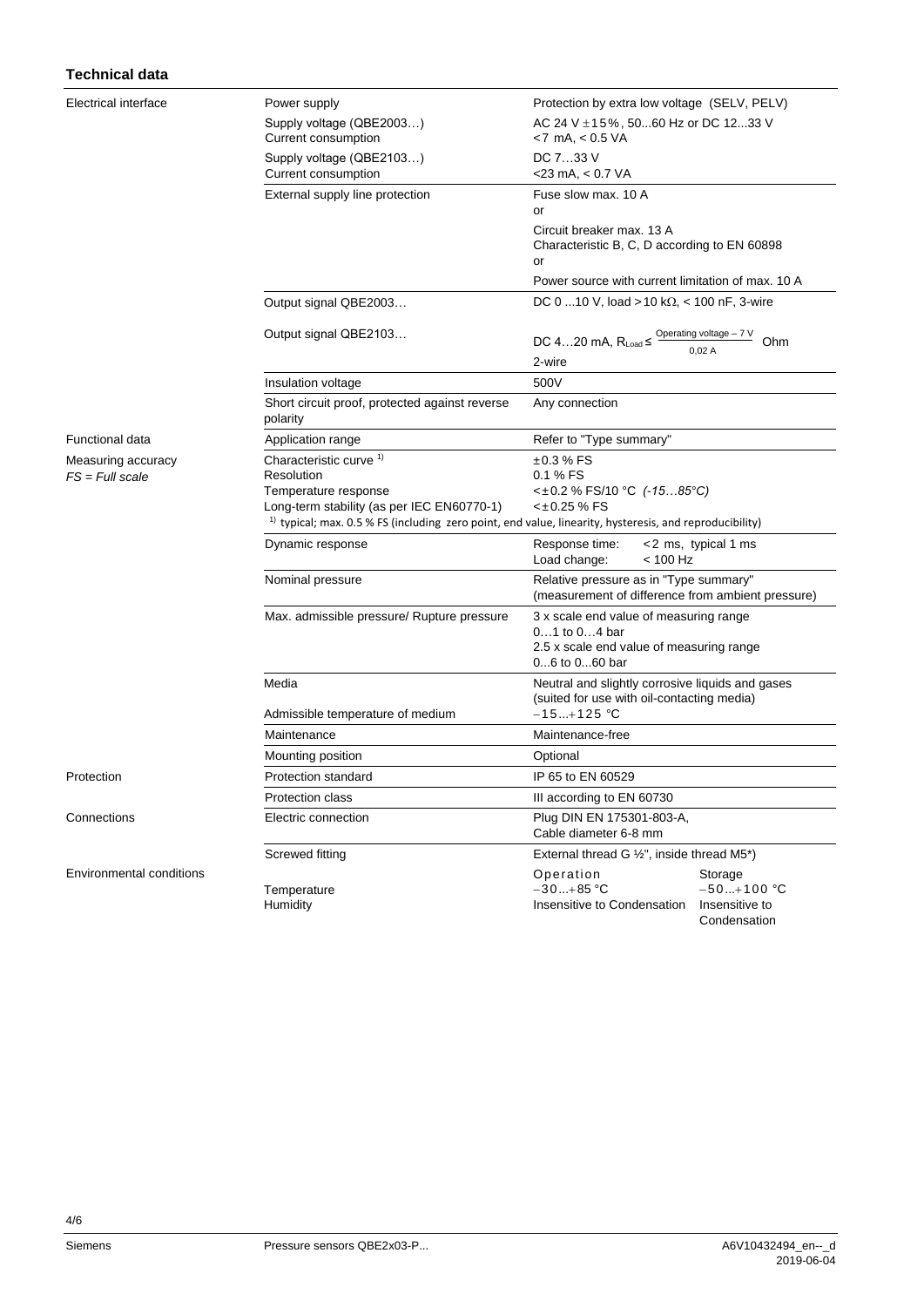| Directives and standards | Product standard                                                                 |                      | EN 61326-1                                                                                                     |  |
|--------------------------|----------------------------------------------------------------------------------|----------------------|----------------------------------------------------------------------------------------------------------------|--|
|                          |                                                                                  |                      | Electrical equipment for measurement, control and<br>laboratory use. EMC requirements. General<br>requirements |  |
| Materials                | Pressure connection                                                              |                      | Stainless steel 1.4404 / AISI 316L                                                                             |  |
|                          | Plug housing                                                                     |                      | Polyarylamide 50 % GF VO                                                                                       |  |
|                          | Materials and media contact                                                      | Press.<br>connection | Stainless steel 1.4404 / AISI 316L                                                                             |  |
|                          |                                                                                  | Meas.elem.**)        | Ceramics Al2O3 (96 %)                                                                                          |  |
|                          |                                                                                  |                      | Stainless steel                                                                                                |  |
|                          |                                                                                  | Sealant              | FPM                                                                                                            |  |
| Conformity               | EU Conformity (CE)                                                               |                      | 8000078214 ***)                                                                                                |  |
|                          | <b>RCM Conformity</b>                                                            |                      | CE1T1909en C1 ***)                                                                                             |  |
| Weight                   | Including packaging                                                              |                      | 0,171 kg                                                                                                       |  |
|                          | *) The following types do not have M5 inside threads.                            |                      |                                                                                                                |  |
|                          | QBE2003-P10, QBE2003-P16, QBE2003-P25, QBE2103-P10, QBE2103-P16, and QBE2103-P25 |                      |                                                                                                                |  |

\*\*) Stainless steel for types QBE2003-P10, QBE2003-P16, QBE2003-P25, QBE2103-P10, QBE2103-P16, and QBE2103-P25

\*\*\*) The documents can be downloaded from [http://siemens.com/bt/download.](http://siemens.com/bt/download)

### **Internal diagram**

**QBE2003…**



| BT-Terminal<br>marking | Terminal nr. | Meaning                                       |
|------------------------|--------------|-----------------------------------------------|
| $U(\Lambda)$           |              | Output signal DC 010 V<br>(signal ground GND) |
| M(0)                   |              | <b>GND</b>                                    |
| $G (+)$                |              | Supply voltage<br>AC 24 V or DC 1233 V        |

|                      | $\mathsf{I}(\mathscr{E})$ |
|----------------------|---------------------------|
| $\overline{2}$<br>3) |                           |
|                      | G(t)                      |

| <b>BT-Terminal</b><br>marking | Terminal nr. | Meaning                 |
|-------------------------------|--------------|-------------------------|
| $I(\lambda)$                  | 2            | Output signal DC 420 mA |
| G (+)                         |              | Supply voltage DC 733 V |

**QBE2103…**